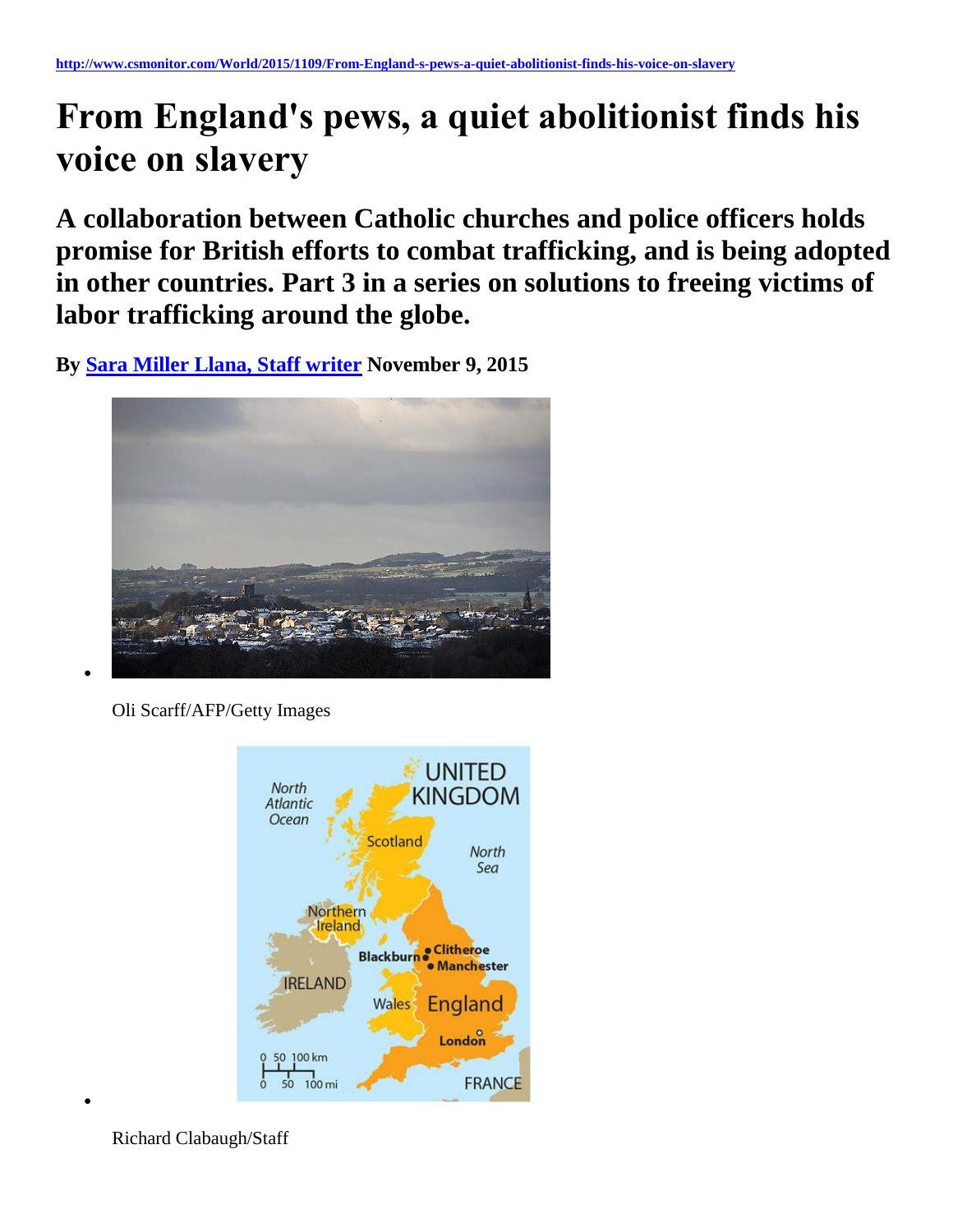#### Clitheroe, England — *This story was written to be viewed on the Monitor's long-form platform. [Click here to](http://humantrafficking.csmonitor.com/englands-pews)  [view that version.](http://humantrafficking.csmonitor.com/englands-pews)*

When it comes to hunting down human traffickers, Detective Chief Inspector Sion Hall knows the ropes. If he sees a window sign offering cheap rents in cash, no questions asked, he follows up; when a new girl's photo appears on a prostitution website, he checks that she is not working against her will.

But ask him about his most effective new tool in the fight against modern slavery in East Lancashire and he cites an unusual weapon: Anthony Brown, a soft-spoken, retired Catholic churchgoer.

A series on human trafficking[:How to free Modern Slaves](http://www.csmonitor.com/World/Topics/Human-Trafficking-Series)

Mr. Brown has founded an organization in Our Lady of the Valley parish whose name is as plain as his manner: the Combating Human Trafficking Group. Its job is simple as well – to make locals understand that modern-day slaves inhabit their surroundings, and to turn these volunteers into eyes and ears for the police.

Britain has been quick to pass laws against trafficking, and dedicated resources to prosecute offenders and help victims – who could number as many as 13,000, according to officials. But first they need to find the slaves, who tend to lead lives below the radar of cops like Hall, often out of fear.

"We could wait here for the next five years for someone to call and say, 'I'm a victim of trafficking,'" says Hall. "We'd get some, but not many... Human trafficking will never be resolved by the police or any government agency alone. It's everybody's problem."

Hall and Brown, the cop and the pensioner, make an odd couple. But they came together by force of a higher alliance between the Catholic Bishops' Conference of England and Wales (CBCEW) and London's Metropolitan Police Service, or Met.



Pope Francis has spoken out frequently against human trafficking and said all nations have a moral imperative to end the practice. Alessandra Tarantino/AP

The basic idea of the Bakhita Initiative is that the church brings with it a global network of believers, a commitment to care, and often under-utilized buildings. It includes a safehouse, research center, and a slew of other collaborations between churches and law enforcement. For the police, it can provide more intelligence, more access to testimony, and ultimately more means to convict traffickers – which is notoriously challenging. "You bring those two things together and you have a really formidable force," says Britain's new Independent Anti-slavery Commissioner Kevin Hyland.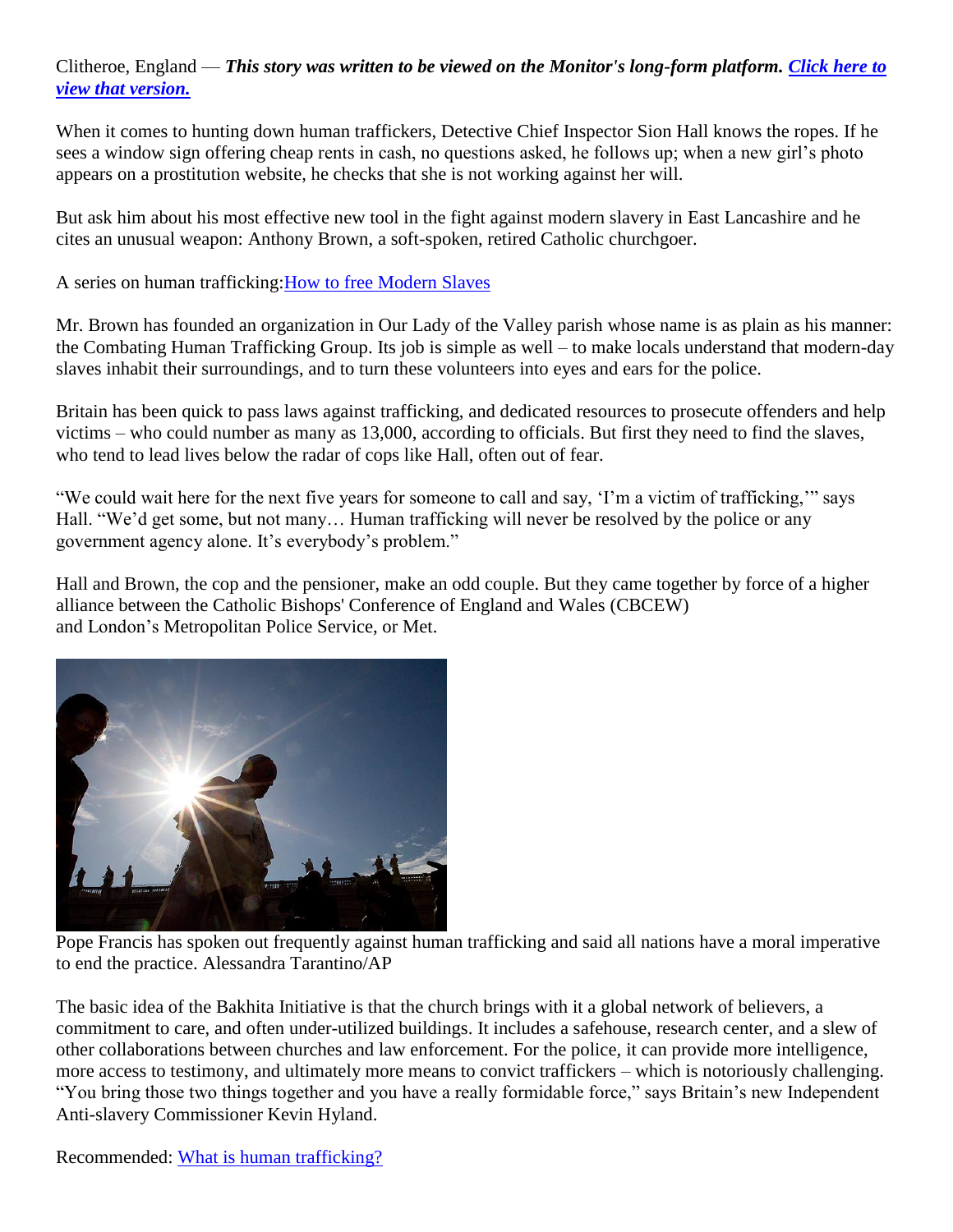Named after St. Josephine Bakhita, a Sudanese woman enslaved and trafficked to Italy where she was freed and became a nun in 1896, the initiative is centralized in the heart of London. But in just 18 months it has spurred police-church initiatives from Nigeria to Poland. And it could ultimately have the most impact harnessing the power of single individuals who apply its principles – awareness/prevention, pastoral care, multiple partnerships **–** anywhere from Rome to the Ribble Valley, where Brown and Hall live.

As he kneels in the pews at his local church, Mr. Brown says his goal is clear: "We see ourselves as bottom up," he says, "trying to do what [the Bakhita Initiative] is doing, at the local level."

# **The 'golden hour' of brothel raids**

Joining church and state together in the fight against trafficking can make for an uneasy relationship, with mistrust on both sides. In the UK, it began to take shape under Hyland, when he headed the Met's trafficking unit. In 2012, he decided to take Catholic nuns who were already working with prostitutes in London on police raids of brothels. The sisters "were doing visits but the intelligence wasn't getting into the police," says Hyland. So traffickers operated with impunity, simply replacing rescued victims with new ones.

They each gained. The police helped the nuns realize that in order to lock up traffickers they needed victim testimony, especially in the "golden hour" after a raid when police have the best chance of shutting down an operation and identifying the traffickers.

Cecilia Taylor-Camara, a senior policy adviser in the migration and policy office at the CBCEW, says the sisters helped the police focus beyond criminalization, to see that women were potential trafficking victims. "The [sisters] said, 'You know what? Look again,'" says Ms. Taylor-Camara.

Hyland's work at the Met directly inspired one of the key elements of the Bakhita Initiative, the Santa Marta group, which brings together police chiefs and bishops from around the world. Already under their umbrella new alliances have been forged between bishops and authorities. Hyland recently returned from Nigeria's Edo State, which is the prime source of all Nigerians trafficked for sexual exploitation, according to UN and Nigerian government statistics. He is now trying to help foster a link between the Catholic sisters there and local law enforcement, modeled after his work in London.

He says convictions in the UK remain too low. But in the past five years they've gone up. In 2013-14, there were 226 prosecutions involving human trafficking, double the 103 counted in 2010-2011.

# **Hidden in plain view**

Human trafficking is not rife in the terraced housing of the old mill towns of East Lancashire, today teeming with immigrants. It's even less common in the region's picturesque villages, where sheep and dairy farms spread up and down the green hills and valleys.

But then there are cases like that of Jumoke, trafficked from Nigeria for the European sex trade, or Abena, a Ghanaian who escaped forced exploitation in a food shop in Manchester, an hour's drive from Clitheroe. The two women, whose names are pseudonyms, are at a safe-house in the region run by the Medaille Trust, an antitrafficking charity that runs seven such houses for victims nationally, including two in northern England.

On a recent morning the staff was preparing for a new resident, placing toiletries like shampoo and toothpaste next to her bed. Abena, dressed in a pink nightgown before getting ready for her new job as a bagger at a grocery store, says she was legally adopted by her aunt at age 16 with the promise of a top-rate education in Britain. Only when she arrived did she realize her aunt's intent: She worked for six years, 13 hours daily, in her aunt's store. "I never went to school," she says, her eyes misting.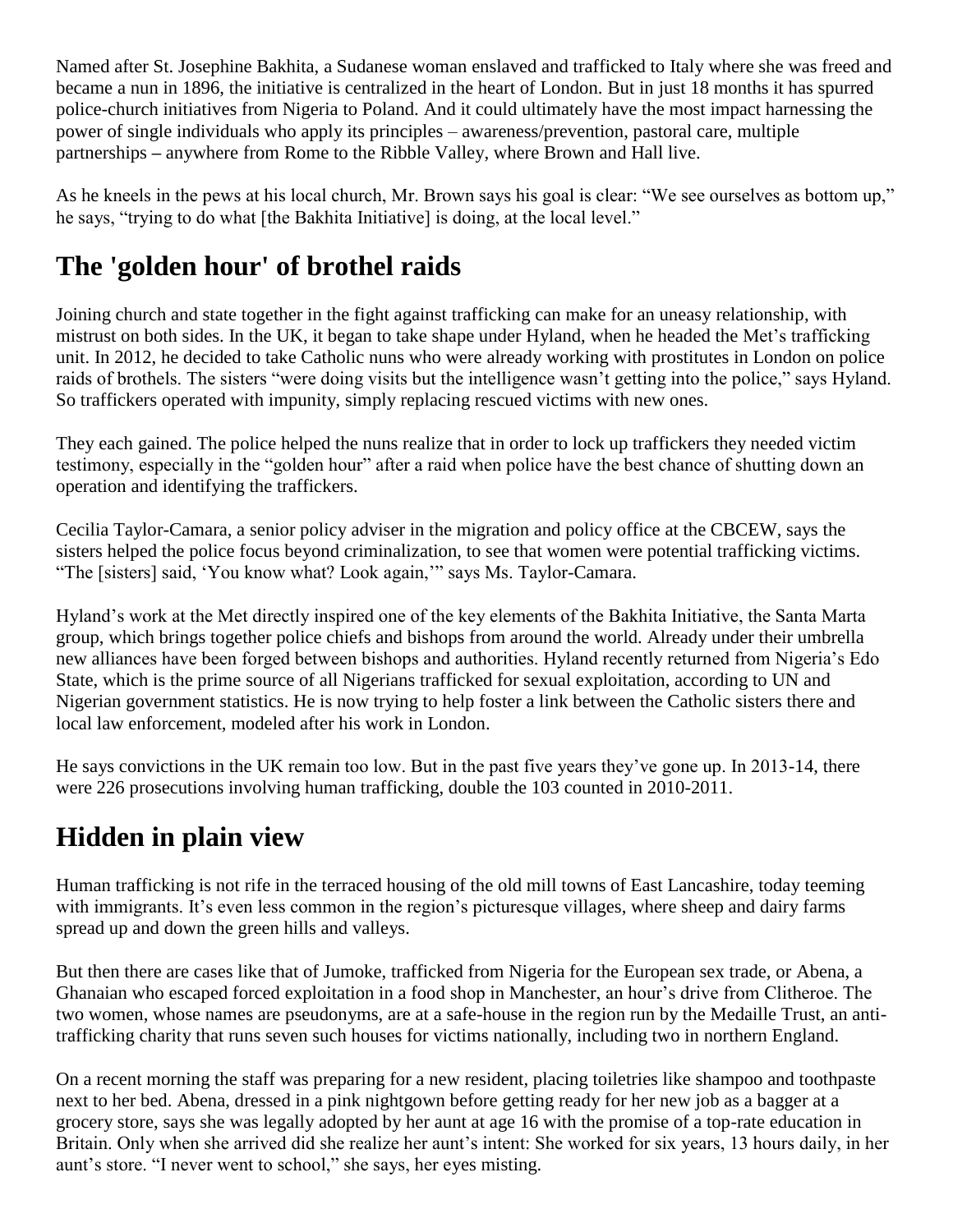Jumoke says the plan to traffic her into Europe fell through at Heathrow Airport. While she feels safe, she says her family is not: Traffickers have called her mother and threatened her for the money they say her daughter owes.

These aren't the kinds of scenarios that Brown, the Catholic pensioner, comes across in his daily to-and-fro in Clitheroe, where he grew up and returned to after retiring from his job as an occupational psychologist in Leeds and Sheffield. But it was exactly the shock – that modern slavery happens everywhere, even here – that has turned him into the driving force in the area fighting for victims like Jumoke or Abena.



Anthony Brown with his wife Mary Brown who works with him on the Combating Human Trafficking Group. Sara Miller LLana/The Christian Science Monitor

He originally thought the best he had to offer was fundraising. He plays rhythm guitar in a local band that performs Irish folk ditties as well as Lancashire songs that either poke fun or eulogize local life, like the region's disused cotton mills, depending on their mood. In the fall of 2014 he produced a "Traffik Jam" concert to raise money for the cause; this is how he met Hall.

But when the Bakhita Initiative was created last year, Brown says, it hit him like a quiet revelation. "The police need us," he says.

### **A dogged man reaches out**

Tall and bespectacled with a graying beard, Brown is shy and contemplative. Tucking into a Sunday night roast at his sister-in-law's house, he barely speaks, while at mass he cuts a discreet figure. But he can be dogged; he calls himself "pushy."

Last fall he began to network with anti-trafficking groups and to volunteer for the Medaille Trust. But he wanted to set up a group in his parish. Together with his wife, Mary Brown, he began talking to parishioners, who include a charity director, a local journalist, a teacher in a Catholic school, and, crucially, Hall, the detective. The parish priest then encouraged them to meet with the bishop of the Salford diocese.

The group's latest project is a poster and leaflet campaign to highlight common signs of potential trafficking. Brown cold-calls Catholic head teachers to gauge interest in information packets they've received. He gives talks on human trafficking. He has signed up 70-some people to his e-mail newsletter.

On a recent Sunday morning before mass, Brown's doorbell rings: a woman from the local Quakers picks up a flier for the Q&A they are organizing for Britain's Anti-Slavery week in October.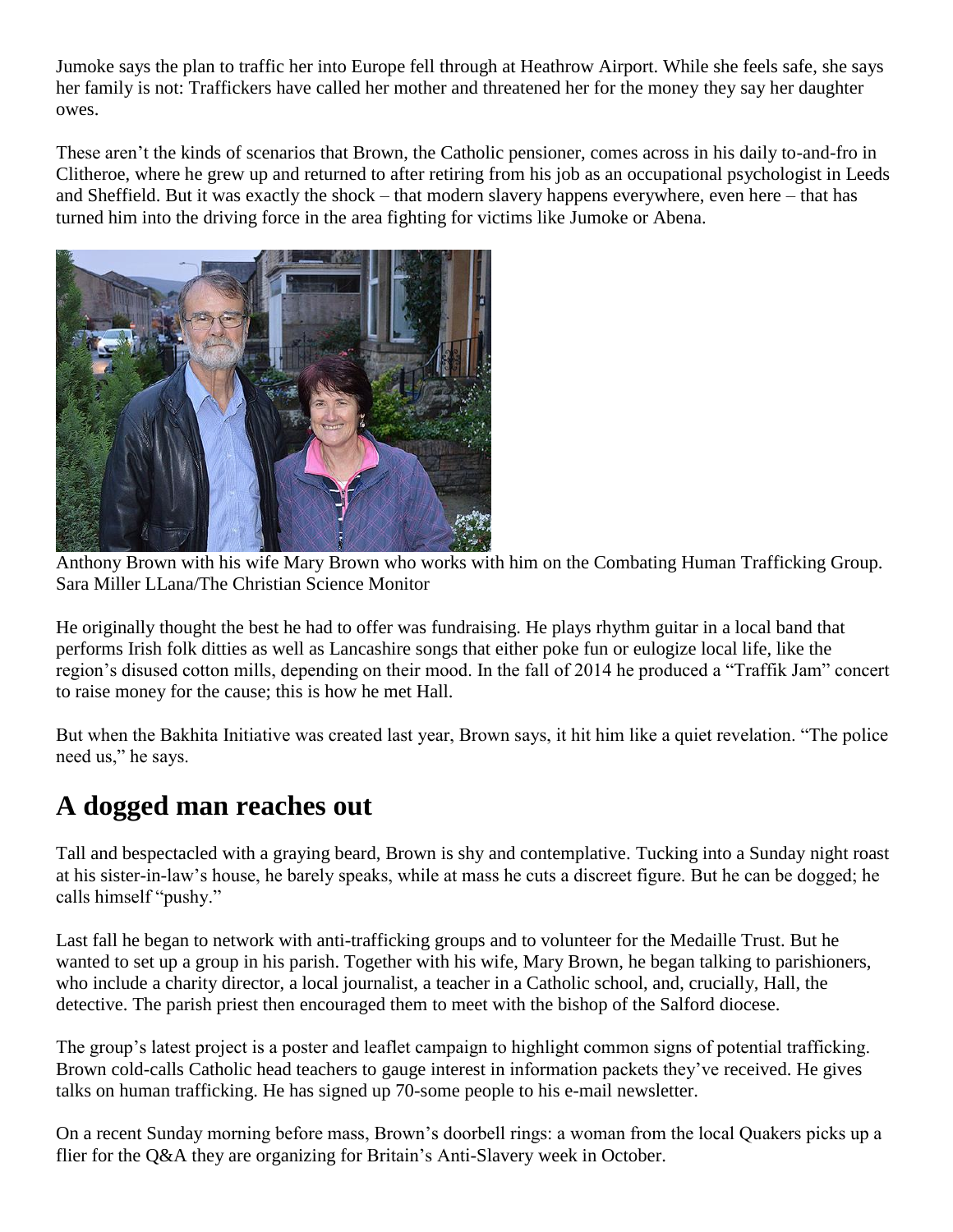Mark Wiggin, chief executive of Caritas in the Diocese of Salford, says he felt some hesitation at first at joining Brown's circle. "A little group from Clitheroe, what can we contribute against an illegal international trafficking organization? It's like getting into the illegal arms business," he says. Indeed, their fliers can feel out place, vying on bulletin boards around Clitheroe for advertisements for afternoon tea and singles nights. "Isn't this a bit beyond us?" he wondered.

Hall has convinced them it's not.

# **A papal message to slavery victims**

Pope Francis has firmly supported the police-church collaboration of the Santa Marta group. Its inaugural meeting took place in the papal residence in Rome, in April 2014, where he called trafficking a crime against humanity.

And he supported the work again on Oct. 30 when the group, which includes 170 representatives from 28 countries, held their third meeting outside Madrid.

"With God's help, and your collaboration, the indispensable service of the Santa Marta Group will be able to free the victims of new forms of slavery, rehabilitate them, along with the imprisoned and the marginalized, unmasking the traffickers and those who create this market," Francis said in a statement.



Anti-slavery activists rally outside Parliament on October 18, 2013 in London. Britain holds an annual antislavery day to draw attention to the issue. Peter Macdiarmid/Getty Images

It's perhaps no coincidence that Britain is leading the effort. Its empire became the world's most powerful on the backs of slaves, traded between Africa and North and South America, which in turn fueled the plantation economies of the new world. It has a long legacy fighting it too: abolitionist William Wilberforce campaigned nearly 50 years until Britain banned slavery outright in 1833. However, its textile mills – dotted across valleys in Lancaster – continued to import cotton from southern US states until the Civil War and a Unionist blockade of southern ports cut off their supply.

For many, Britain's Modern Slavery Act of 2015, which came into force this summer, is considered groundbreaking legislation that builds upon that abolitionist legacy. It gives more powers to police and provides more victim support, as well as placing requirements on large businesses to disclose how they ensure their supply chain is "slavery free." It also created Hyland's position as the independent anti-slavery commissioner.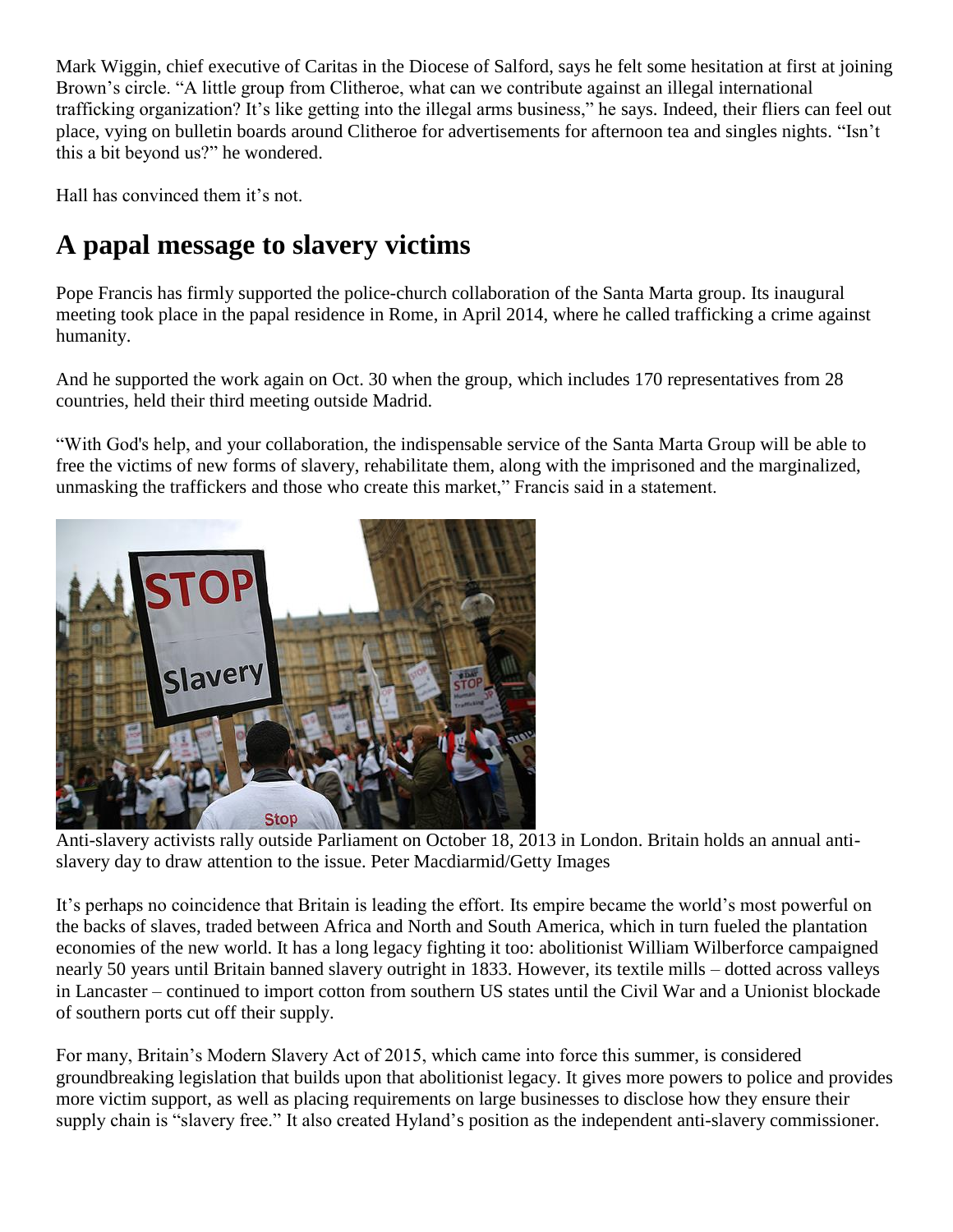## **Convincing victims that they are victims**

The new law is crucial for police, as it strengthens their hands in cases that are more difficult than drug busts, says Hall, the detective. With trafficking, lines blur between slavery and exploitation; in court it's often one person's word against another.

One of the biggest challenges, he says, is that many victims don't see themselves as such – whether because they've been brainwashed, have mental illness, or simply because, while they may be exploited, at least they have a roof over their heads.



Detective Chief Inspector Sion Hall stands in the terraced housing of Blackurn, an old mill town in East Lancashire where he heads the anti-trafficking unit. He says cheap rents - with no questions asked - make these housing units hotspots for sex traffickers. Sara Miller LLana/The Christian Science Monitor

On a recent day he drives to his office in the old mill town of Blackburn, pointing to a home where his team recently kicked down the door to rescue a Romanian sex worker after an online ad raised an alert. Many of the women listed on the website came from Romania, one of top countries of origin for trafficking into the UK. So the police began to dig and to gather evidence to arrest a suspected trafficker at his home in Blackburn. But when they went to the house, three months ago, the Romanian woman, who was there, began to defend him and call him her husband. It was only after Hall built a rapport that she told the truth.

The new law is intended to create as hostile an environment as possible for traffickers to operate, says Fiona Cunningham, a former adviser of the Home Secretary who worked on the 2015 act. "It's about making it harder for traffickers to go about their business, to make them think, it's too hard now," she says.

# **A national rise in trafficking referrals**

Hall says Brown's group is essential to his anti-trafficking drive in East Lancashire. Given the challenges to root it out, "it's much easier to prevent it, to disrupt it," he says.

Across the country, awareness is growing of a crime whose slippery edges can be hard to grasp. The number of victims being identified is growing, by police and the public alike. There were 2,340 victims referred via a national system last year, up 34 percent from 2013. In 2009, the first year of the referral system, only 535 victims were counted. Of these referrals, more than four in ten were ultimately classified as trafficking victims.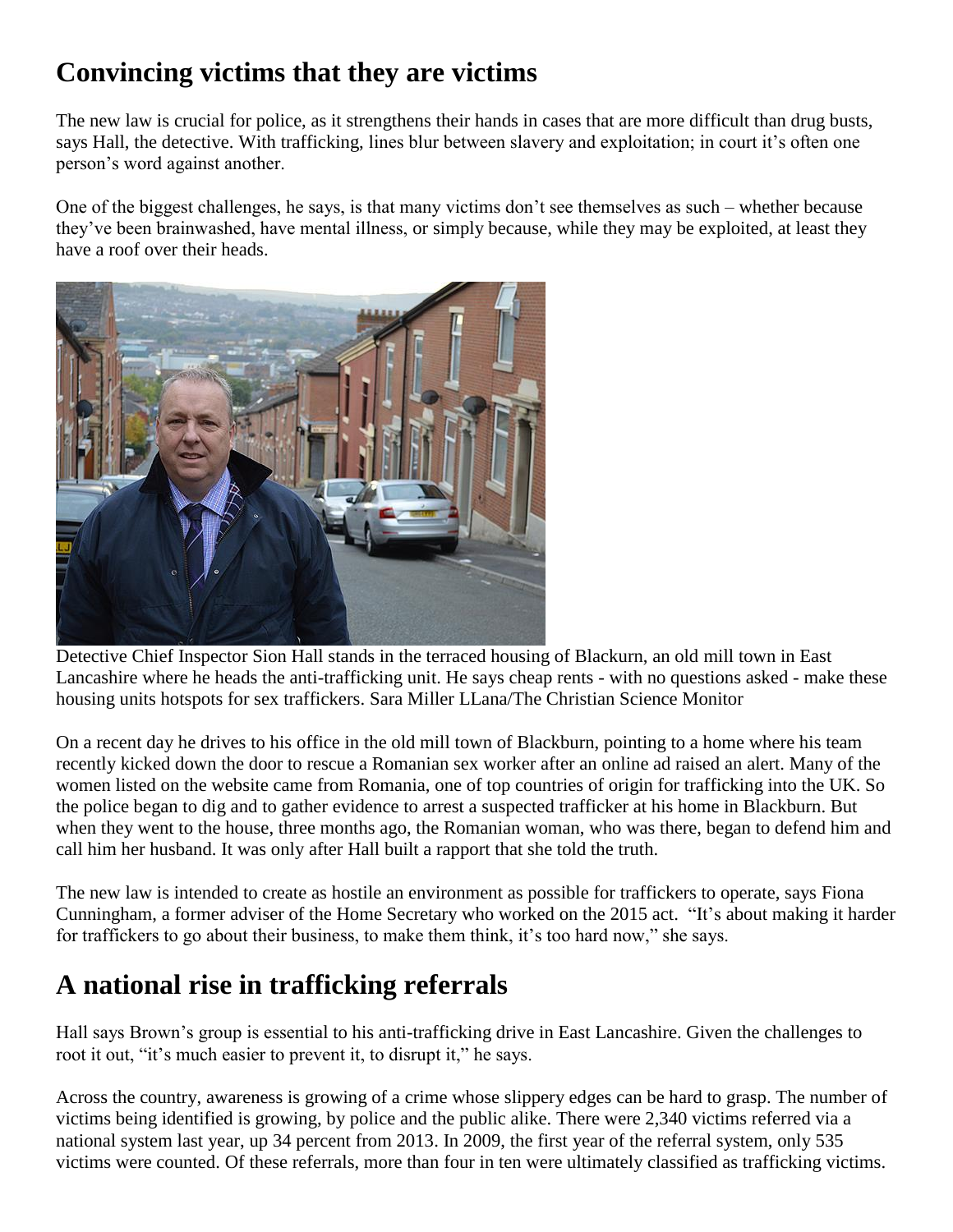

Police stand guard in front of a property in London on Nov. 23, 2013, where three women enslaved for 30 years had been freed from their captors. Luke MacGregor/Reuters

Many believe the increase does not show an uptick in crime, but that it's coming out of the shadows. "Human trafficking happens on your doorstep," says Wendy Adams, a trainer for Stop The Traffik, an organization in the UK that trains communities to spot signs of modern-day slavery. "Likewise, the answer lies on your doorstep."

For Hall, the civic engagement is paying off. The police were able to rescue a Polish couple from a backyard shed this summer "where you wouldn't keep a dog," he says. The tip-off came from a municipal worker: A Polish woman, who was inquiring about her child in social services, looked nervous and underfed. She kept looking outside where a man, clearly not her husband, was waiting.

# **Radars up in Ribble Valley**

The Combating Human Trafficking Group in Clitheroe has been in operation for less than a year, and so far they haven't led Hall directly to any cases. But their radars are up. One member alerted authorities at the Manchester airport after she saw two scantily dressed women in the bathroom, an older gentleman waiting for them outside. Authorities told her it turned out to be a traveling dance troupe.

Does it all feel a little futile to Brown? He nods. "Sometimes I've asked Sion Hall, are we actually achieving anything?" Brown says. "What he says to me is, 'if we can rescue one person [as a result of]**…** public intelligence there is a reason for this.'"

And since then they've drawn up a three-year plan that looks beyond the Ribble Valley. In Year Two they aim for other parishes in the diocese to establish similar anti-trafficking groups; in Year Three for other dioceses to look at theirs as a model. "We are going from the parish to deanery to diocese. We are going the other way than the Bakhita Initiative," Mr. Wiggin of Caritas says. "Maybe we'll meet up in the middle."

It seems likely they will. Hyland, the anti-slavery czar, says that they are now creating a national version of the Santa Marta group, linking bishops in the 22 dioceses around England and Wales with the various police constables.

Hyland hadn't heard of Brown's group in Clitheroe, but when he did, he says it's exactly in the spirit of the Bakhita Initiative.